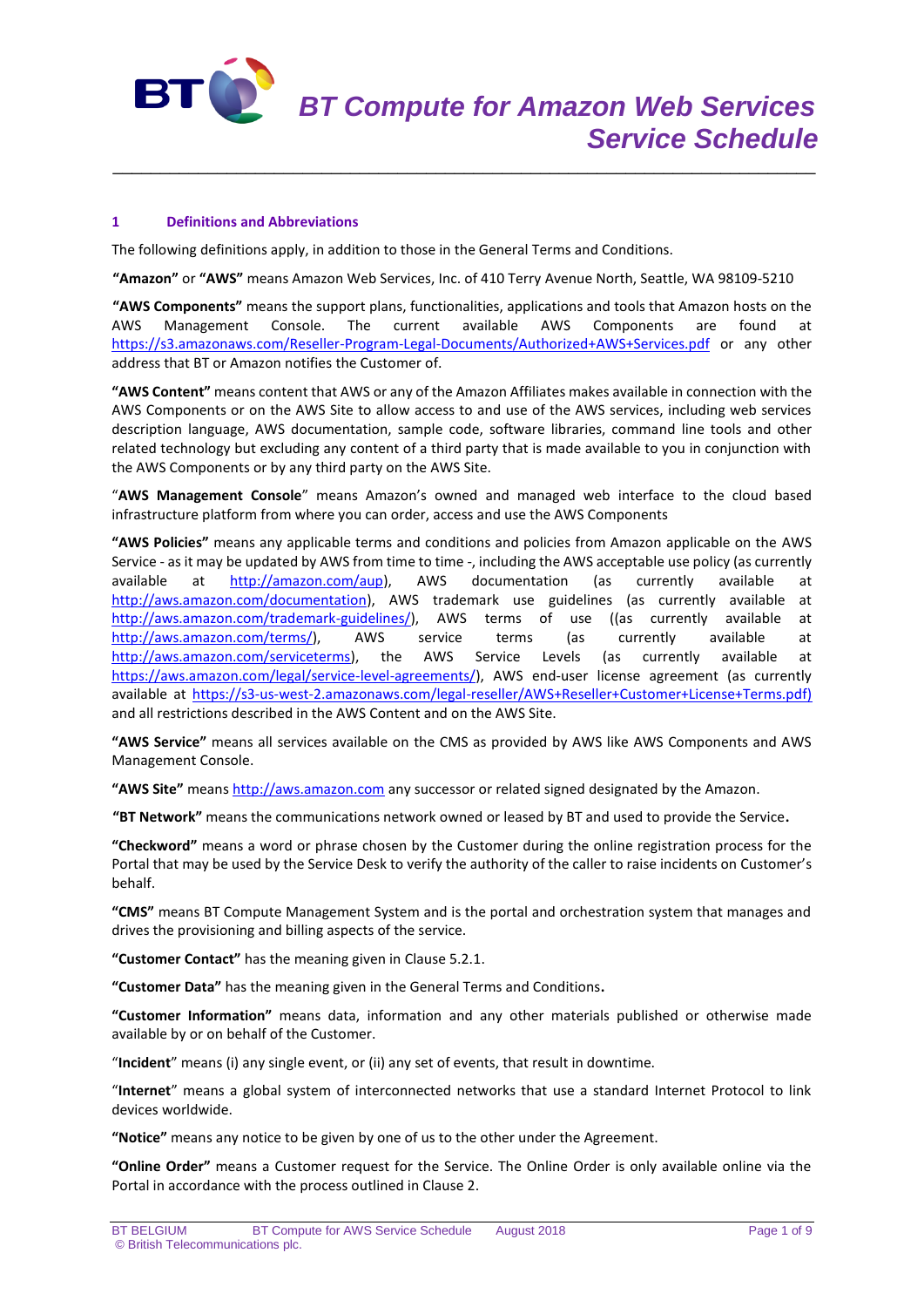

"**PCI DSS**" means the Payment Card Industry Data Security Standards, a set of policies and procedures, issued by the PCI Security Standards Council LLC ("PCI SSC", as may be adopted by local regulators, and intended to optimise the security of credit and debit card transactions and protect cardholders against misuse of their personal information.

\_\_\_\_\_\_\_\_\_\_\_\_\_\_\_\_\_\_\_\_\_\_\_\_\_\_\_\_\_\_\_\_\_\_\_\_\_\_\_\_\_\_\_\_\_\_\_\_\_\_\_\_\_\_\_\_\_\_\_\_\_\_\_\_\_\_\_\_\_\_\_\_\_\_

"**Planned Maintenance**" means any maintenance BT has planned to do in advance.

**"Portal(s)"** means the BT CMS Portal and/or the AWS Management Console that the Customer accesses for service administration and management of the AWS services order online by the Customer.

**"Service"** has the meaning given in Clause 2.

**"Service Credit"** means any remedy agreed with and acknowledged by Amazon at Amazon's sole discretion for failure by Amazon to meet a Service Level in the amount equal to credited by BT to the Customer following Amazon's claim approval.

**"Service Desk"** means the helpdesk to submit service requests, report Incidents and ask questions about the Service.

**"Service Level Agreement" or "SLA"** means the performance metric(s) set forth in the SLA for meeting the delivery of the AWS services.

"**Service Management Boundary**" has the meaning given in Clause 8.

**"Standard Service Components"** has the meaning given in Clause 2.1.

**"Subscription(s)"** means a consumption offering (also called pay-as-you-go (PAYG) based on actual usage.

**"Usage Charges"** means the Charges for the Service or applicable part of the Service that are calculated by multiplying the volume of units that the Customer used or incurred in a period (e.g. number of users using the Service, or the number of minutes the Service was used for) with the relevant fee that is specified in the Online Order.

# **2 Service Description**

- 2.1 BT will provide the Customer with the following Standard Service Components:
	- 2.1.1 Subscription set-up to provide the Customer with access to the AWS Management Console via the BT CMS Portal. The AWS Management Console will give the Customer access to a catalogue of available AWS Components. The BT CMS Portal will:
		- allow you to register and provide log on details for Users;
		- provide you with a reporting and management tool that:
			- shows details of the AWS Components that are being utilised;
			- provide you with usage reports detailing which Users are using which AWS Components; and
			- provide you with financial and billing information.
	- 2.1.2 A single invoice for the Service that will list Charges for the AWS Components that the Customer has consumed; and
	- 2.1.3 Service Desk support that will provide first line support to the Customer and is available 24hours per day, days per week and 365days per year for fault reporting and enquiries including first line support on the AWS Components.
- 2.2 The Customer may subsequently add to and/or remove any available AWS Components it has ordered via the Portal, using the Online Order.
- 2.3 The Portal will show the up-to-date list of available AWS Components and the prevailing Charges for these AWS Components.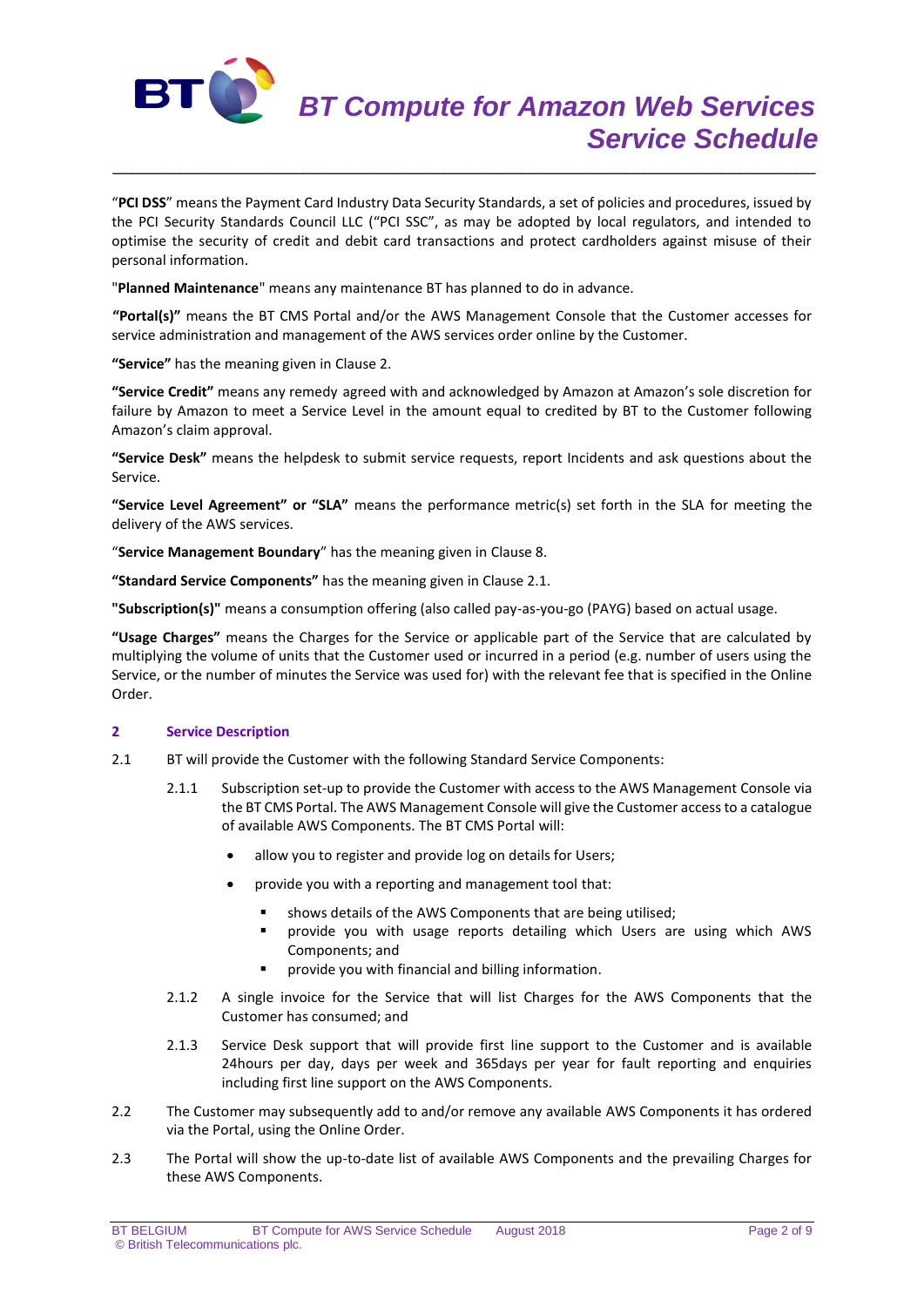

2.4 If BT provides the Customer with any other services, this Schedule will not apply to those services and those services will be governed by their separate terms and conditions.

\_\_\_\_\_\_\_\_\_\_\_\_\_\_\_\_\_\_\_\_\_\_\_\_\_\_\_\_\_\_\_\_\_\_\_\_\_\_\_\_\_\_\_\_\_\_\_\_\_\_\_\_\_\_\_\_\_\_\_\_\_\_\_\_\_\_\_\_\_\_\_\_\_\_

#### **3 Access to Internet**

- 3.1 The Customer acknowledges and agrees that where the Service provides access to the Internet, the use of the Internet is at the Customer's own risk.
- 3.2 The Customer acknowledges that:
	- (a) The Internet is independent of the Service and BT has no responsibility for provision of the Internet; and
	- (b) use of the Internet is solely at the Customer's risk and subject to all applicable laws. BT has no responsibility for any information, software, services or other materials obtained, downloaded, shared or transmitted by the Customer using the Internet.

#### **4 BT's Obligations**

#### Service Delivery

- 4.1 Before the Operational Service Date and, where applicable, throughout the provision of the Service, BT will:
	- 4.1.1 provide the Customer with contact details of the Service Desk;
	- 4.1.2 provide the Customer with AWS Component subscription(s) which the Customer can use to self-serve AWS Components using the AWS Management Console.

#### **Service Operation**

- 4.2 On and from the Operational Service Date, BT:
	- 4.2.1 will respond and use reasonable endeavours to remedy an Incident without undue delay and in accordance with Clauses 5.4, 5.9 – 5.12 of this Schedule;
	- 4.2.2 BT may have to carry out routine or emergency maintenance, updates and other procedures for reasons of health, safety, security or otherwise to protect the Service, and which may cause a disruption to the Service, ("Planned Maintenance"). BT will provide the Customer with as much prior notice as practicable with respect to Planned Maintenance; and
	- 4.2.3 may require the Customer to change any or all passwords in accordance with Clause 6 of this Schedule.

#### **5 Customer Obligations**

#### Service Delivery

- 5.1 Next to accepting these conditions, the Customer must also accept on the Portal AWS Policies for each AWS Service the Customer orders and consumes.
- 5.2 Before the Operational Service Date and, where applicable, throughout the provision of the Service by BT, the Customer will:
	- provide BT with the names and contact details of any individuals authorised to act on the Customer's behalf for Service management matters ("**Customer Contact**"). BT may also accept instructions from a person who BT reasonably believe is acting with the Customer's authority;
	- provide BT with any information reasonably required without undue delay;
	- provide software, and telecommunications equipment and services, necessary to access and use the Portals and AWS Management Console;
		- ensure having a technical compatible browser to access, view or use the Portals;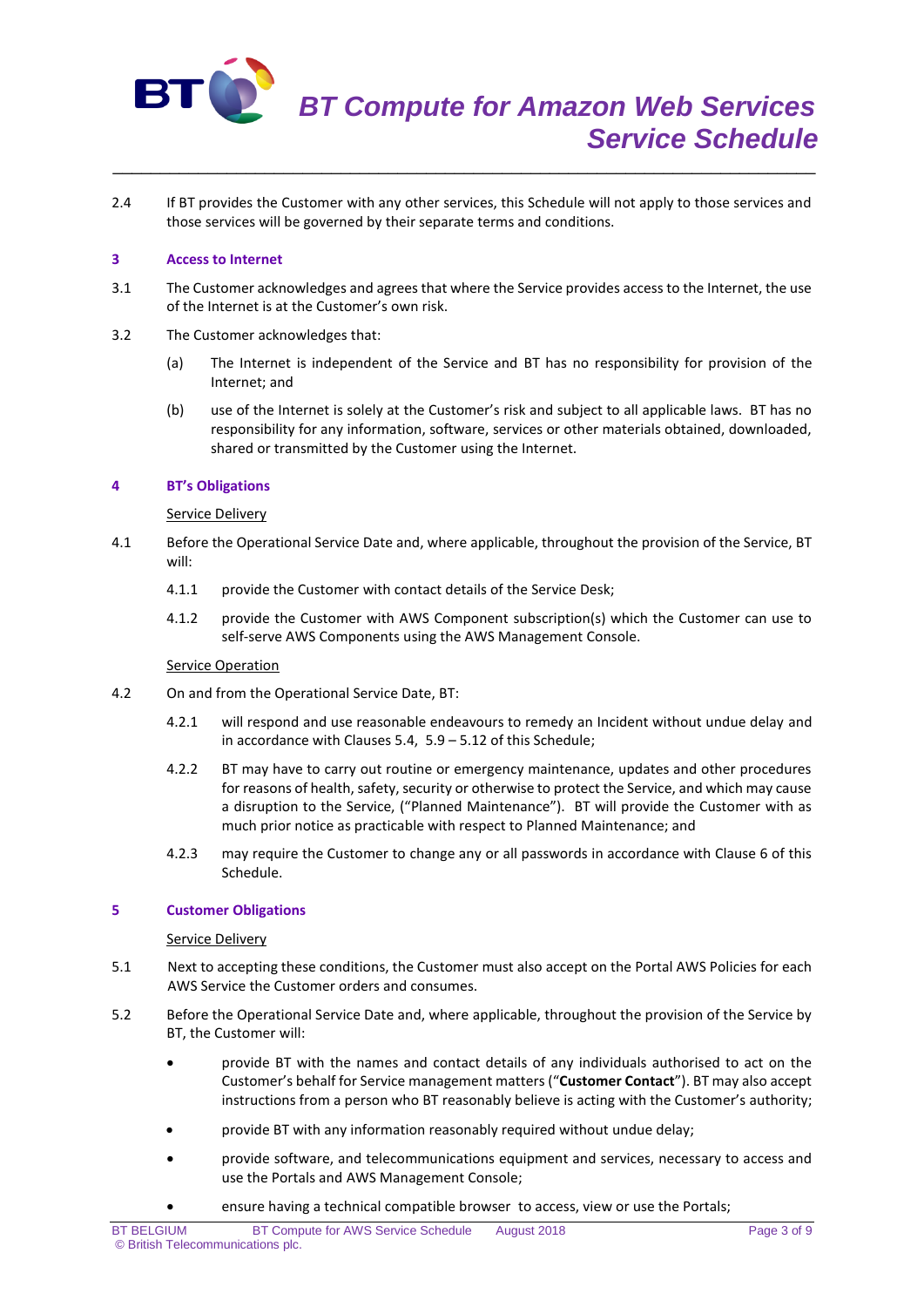

 not permit or make any attempt to disassemble, deconstruct, break down, hack or otherwise interfere with the Portals or any part of the Portals;

\_\_\_\_\_\_\_\_\_\_\_\_\_\_\_\_\_\_\_\_\_\_\_\_\_\_\_\_\_\_\_\_\_\_\_\_\_\_\_\_\_\_\_\_\_\_\_\_\_\_\_\_\_\_\_\_\_\_\_\_\_\_\_\_\_\_\_\_\_\_\_\_\_\_

 provide the Service Desk with at least 30 days' notice should the Customer wish to terminate the Service as set out in Clause 11.3 and transfer the Customer's subscription to an alternative AWS partner.

#### Customer's use of AWS Management Console and AWS Components

- 5.3 The Customer's use of the AWS Management Console and the provisioning of any of the AWS Components will be subject to the Customer's acceptance of the AWS Policies for each service presented to the Customer when the Customer accesses the AWS Management Console. The Customer acknowledges and agrees to observe and comply with these AWS Policies for any and all use of the AWS Service. If the Customer does not comply with AWS Policies, the Service may be restricted or suspended resulting that any access by the Customer and/or any User to Customer content and the Service offerings is terminated. In such event:
	- the Customer will indemnify BT against any claims, damages, losses, liabilities, costs and expenses (including reasonable legal fees) arising out of or in relation to any third party claim;
	- the Customer will continue to pay the Charges for the use of the Service until the Service is terminated, and
	- BT may charge a re-installation fee to re-start the Service and will indemnify BT against any claims, damages, losses, liabilities, costs and expenses (including reasonable legal fees) arising out of or in relation to any third party claim.
- 5.4 While BT will be responsible as first line helpdesk and managing any Service Credits for the AWS Component in accordance with Clause 10 below; any licenses, warranties and indemnities provided by BT do not apply to the Customer's use of the AWS Management Console or any of the AWS Components; the Customer's use of the AWS Console and/or any other AWS Component will be governed solely by the applicable AWS Policies as accepted by the Customer on the Portal. As result – except claims for Service Credits which will be handled in accordance with Clause 10 below – any dispute directly or indirectly related to the AWS Console and/or AWS Components ordered via this Service should be addressed directly to Amazon in accordance with the applicable AWS Policies as accepted by the Customer via the Portal.
- 5.5 License. The Service includes a limited, revocable, non-exclusive, non-sub licensable, non-transferrable license to use the AWS Components for your own internal business purposes and in accordance with the AWS Policies. The Customer is not allowed to:
	- modify, alter with, repair or otherwise create derivative works of any Software (except where any AWS Components are provided under separate licence that expressly permits the creation of derivative works);
	- reverse engineer, disassemble or decompile the AWS Components or apply any other processes or procedures to derive the source code of any Software;
	- access or use the AWS Components in a way intended to avoid incurring Charges or exceeding any usage limits or quotas; and
	- resell or sublicense the AWS Components.
- 5.6 The Customer is solely responsible for any obligation or liability arising out of transactions of any kind entered into between the Customer and any third party accessing or relying on the Service, the Customer's information, or third party information. BT will not be a party to any transaction between the Customer and any third party.

### **Service Operation**

5.7 On and from the Operational Service Date, the Customer will: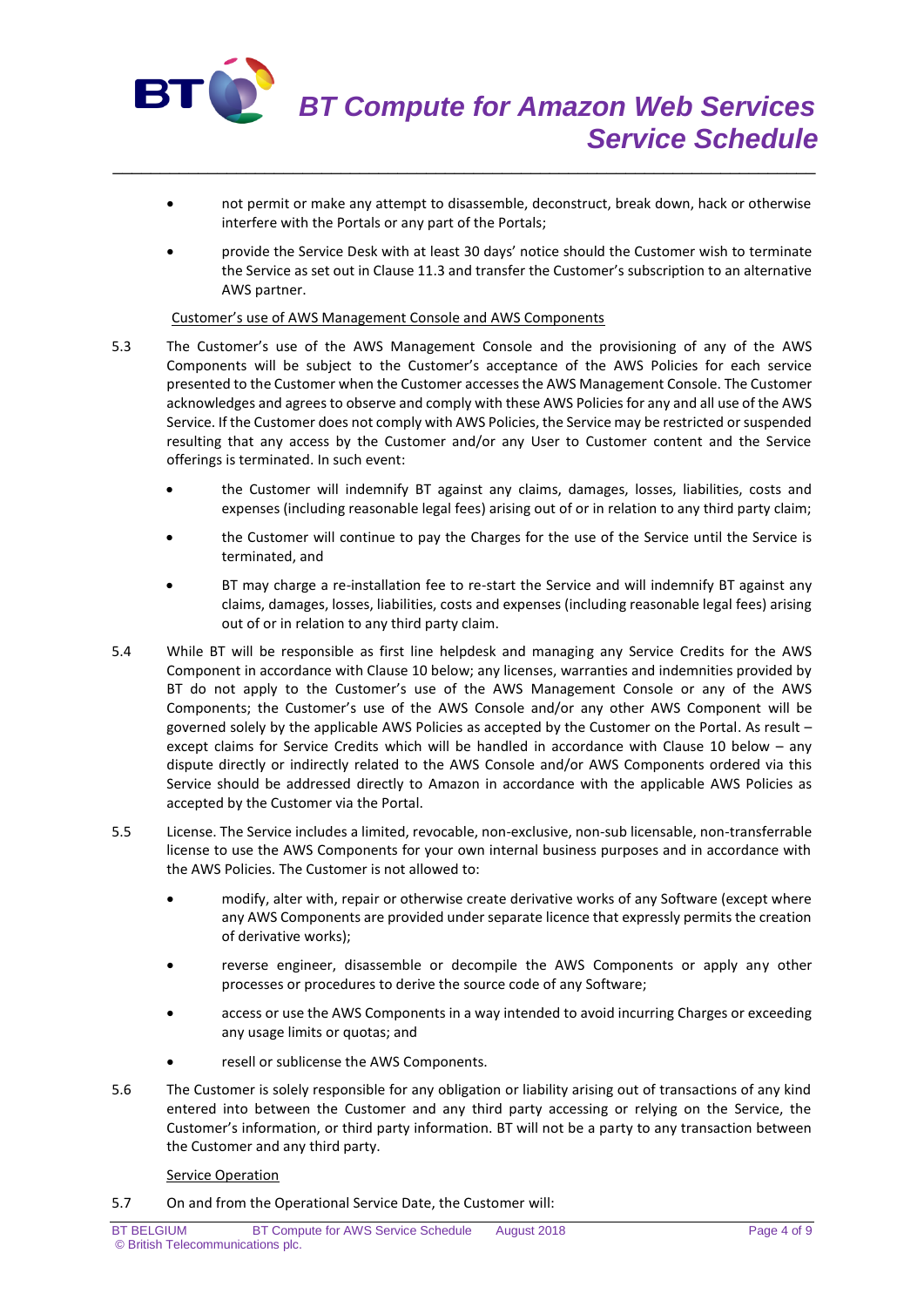

- pass Incident reports to the Service Desk using the reporting procedures agreed between the Parties;
- ensure that any Customer Equipment that is connected to the Service or that the Customer use, directly or indirectly, in relation to the Service is:
	- (a) adequately protected against viruses and other breaches of security;

\_\_\_\_\_\_\_\_\_\_\_\_\_\_\_\_\_\_\_\_\_\_\_\_\_\_\_\_\_\_\_\_\_\_\_\_\_\_\_\_\_\_\_\_\_\_\_\_\_\_\_\_\_\_\_\_\_\_\_\_\_\_\_\_\_\_\_\_\_\_\_\_\_\_

- (b) technically compatible with the Service and will not harm or damage BT Equipment, the BT Network, or any of BTs' supplier's or subcontractor's network or equipment; and
- (c) approved and used in accordance with relevant instructions and applicable law;
- distribute, manage and maintain access profiles, passwords and other systems administration information relating to the control of Users' access to the Service;
- ensure the secure and proper use of all valid User access profiles, passwords and other systems administration information used in connection with the Service and:
	- (a) inform BT immediately if a user ID or password has, or is likely to, become known to an unauthorised person, or is being or may be used in an unauthorised way;
	- (b) take all reasonable steps to prevent unauthorised access to the Service; and
	- (c) satisfy BT security checks if a password is lost or forgotten.
- 5.8 The Customer shall change any or all passwords and/or other systems administration information used in connection with the Service if BT request to do so in order to ensure the security or integrity of the Service.

### Notification of Incidents

- 5.9 Where the Customer become aware of an Incident, the Customer will report it to BT Service Desk:
- 5.10 BT will provide the Customer a unique reference number for the Incident ("**Ticket**");
- 5.11 BT will close the Ticket when:
	- The Customer confirm that the Incident is cleared; or
	- BT has attempted unsuccessfully to contact the Customer, in the way agreed between the Parties, in relation to the Incident and the Customer has not responded within 2 hours of BT's attempt to contact the Customer.
- 5.12 If the Customer states that the Incident is not cleared, the Ticket will remain open, and BT will continue to work to resolve the Incident.

### **6 Security**

- 6.1 The Customer is responsible for the security and proper use of all User IDs, Checkwords and passwords. BT reserves the right to suspend access to the Service at any time if BT has reason to believe that there is, or is likely to be, a breach of security or misuse of the Service. BT will notify the Customer as soon as possible after it has done so.
- 6.2 The Customer will immediately inform BT if there is any reason to believe that a User ID, password, or Checkword allocated by BT has, or is likely to, become known to someone not authorised to use it or is being, or is likely to be, used in an unauthorised way.
- 6.3 BT reserves the right to require the Customer to change any or all of the Checkwords or passwords associated with the Service and used by the Customer in connection with the Service.
- 6.4 The Service is delivered within a secure BT data centre with a security policy for the protection of Site, infrastructure and network. Although BT will use reasonable care and skill in carrying out its obligations under this Agreement in accordance with BT's security policy, it is not possible to guarantee that all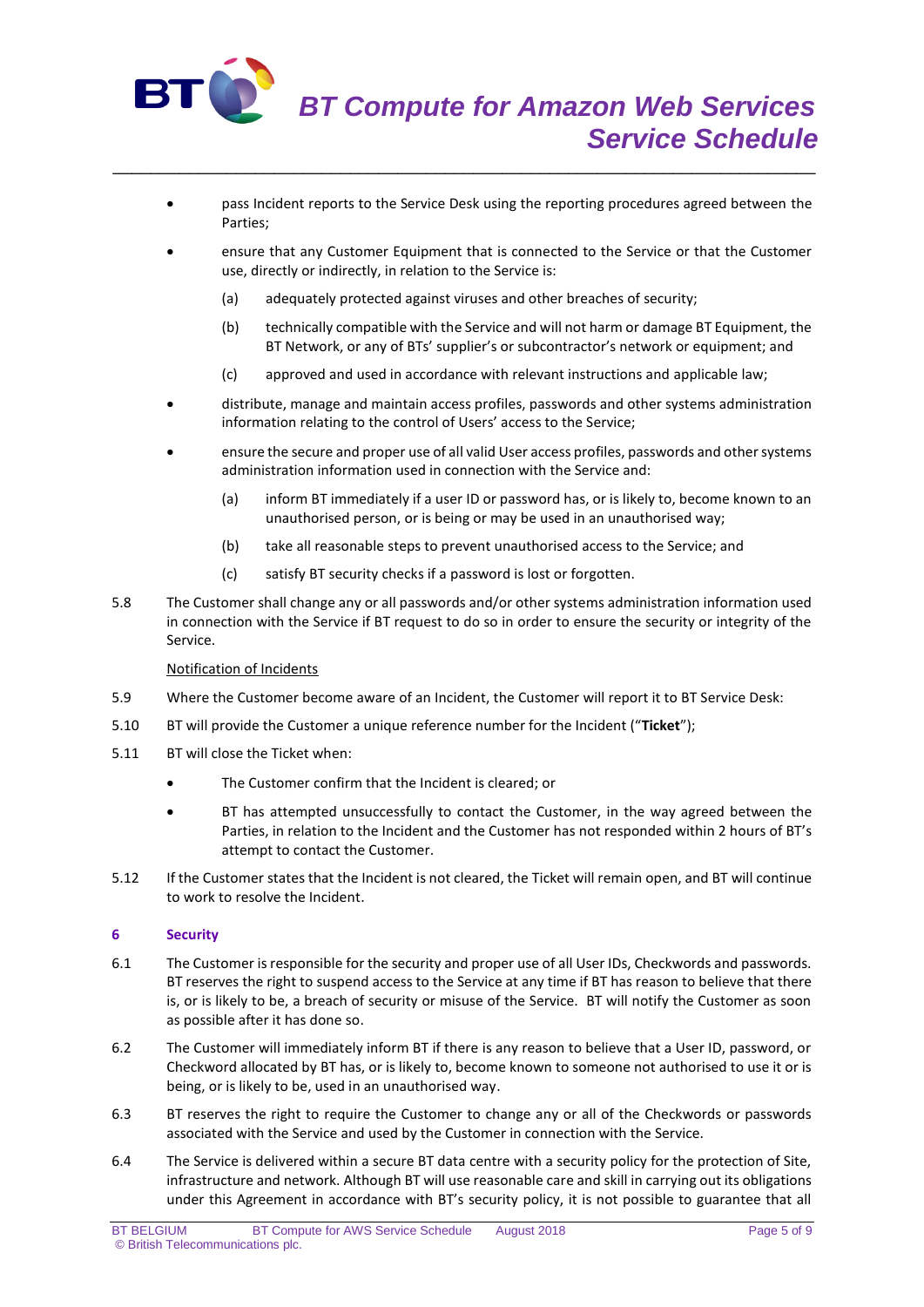

# *BT Compute for Amazon Web Services Service Schedule*

instances of fraud, misuse, unwanted or unauthorised activity or access to the Customer's Information will be prevented or detected. Whenever BT becomes aware that security has been compromised, BT will take actions in order to limit any further occurrences of fraud, misuse, unwanted or unauthorised activity or access to the Customer's Information. Nevertheless, BT accepts no liability for any such incidents, or for any loss or damage suffered by the Customer. The Customer shall therefore take responsibility for the security of the Customer Information, Content and application of security policies designed to prevent unwanted or unauthorised activity or access to the Customer's Information.

\_\_\_\_\_\_\_\_\_\_\_\_\_\_\_\_\_\_\_\_\_\_\_\_\_\_\_\_\_\_\_\_\_\_\_\_\_\_\_\_\_\_\_\_\_\_\_\_\_\_\_\_\_\_\_\_\_\_\_\_\_\_\_\_\_\_\_\_\_\_\_\_\_\_

# **7 Processing of Personal Data**<br>**71** With regard to any Personal

- With regard to any Personal Data provided and collected via the Portal, BT or its sub-processor will Process the Customer Personal Data as set out in this Schedule for as long as BT provides the AWS Service and for as long as BT may be required to Process the Customer Personal Data in accordance with applicable law. Any personal Data that may be collected and processed by BT is subject to the data protection provisions as set in the General Terms and Conditions.
- 7.2 The nature and purpose of the Processing of Customer Personal Data via the Portal by BT includes for:
	- billing and invoicing; and
	- incident response and escalation.
- 7.3 The types of Customer Personal Data Processed by BT or its sub-processors or the Customer via the Portal may be:
	- website or IP address;
	- name;
	- address;
	- telephone number;
	- email address;
	- job title;
	- company name; and
	- contact records.

This list is not exhaustive as the Customer will specify what Customer Personal Data is Processed.

- 7.4 The Customer Personal Data on the Portal may concern the following categories of Data Subjects:
	- Customer employees;
	- Customer's customers or third parties; and
	- any Data Subject (as controlled by the Customer).

This list is not exhaustive as the Customer will specify what Customer Personal Data is Processed.

- 7.5 BT will share the following Personal Data with Amazon so that Amazon can:
	- (a) verify if the Customer is a BT customer and that the Customer and the Users are authorised to use the AWS Service;
	- (b) enforce the EULA;
	- (c) identify any misuse or suspected misuse of the AWS Service; and
	- (d) monitor accounts and transition the AWS Service to another authorised provider of the AWS Service;
	- (e) name of each User;
	- (f) telephone number, email address and other contact details of each User; and
	- (g) city, state/region, country and zip/postal code of each User;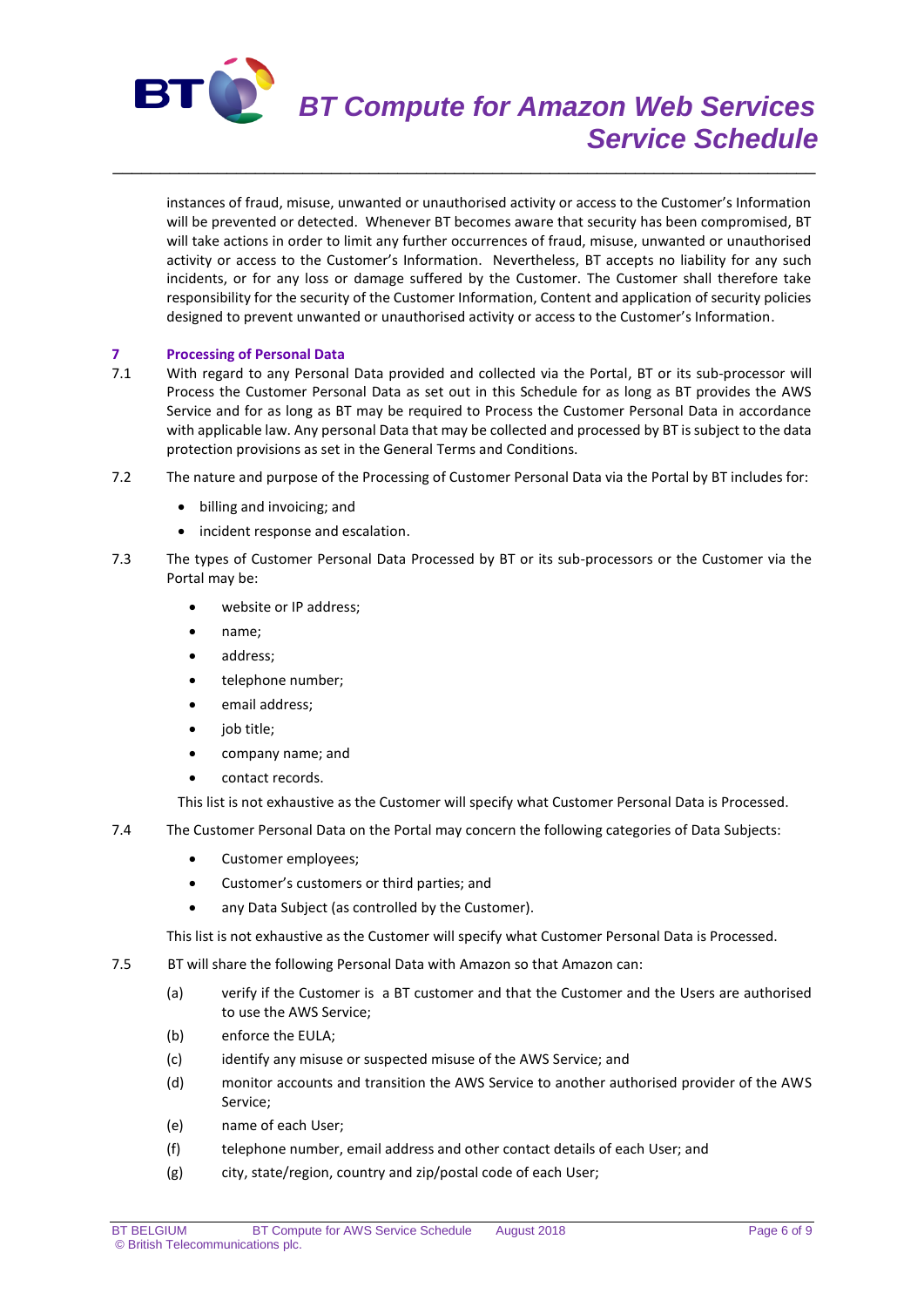

# *BT Compute for Amazon Web Services Service Schedule*

7.6 For the avoidance of doubt, BT will process Personal Data only to the extent required for providing the Standard Service Components set out in clause 2.1 and BT will not have access to Personal Data and/or other confidential information that may be shared between the Customer and Amazon regarding the use of the AWS Management Console and the provisioning of any of the AWS Components. Any handling activities for the AWS Management Console and AWS Components will be governed by the agreements between the Customer and Amazon and therefore BT will not be responsible and liable for the security and the processing of any Personal Data in connection with Customer' use of the AWS Management Console. Any claims and/or complaints in relation to the security and the processing of any such Personal Data may only be made by the Customer against Amazon under the AWS Policies.

\_\_\_\_\_\_\_\_\_\_\_\_\_\_\_\_\_\_\_\_\_\_\_\_\_\_\_\_\_\_\_\_\_\_\_\_\_\_\_\_\_\_\_\_\_\_\_\_\_\_\_\_\_\_\_\_\_\_\_\_\_\_\_\_\_\_\_\_\_\_\_\_\_\_

#### **8 Service Management Boundary**

- 8.1 BT will provide and manage the Service set out in this Schedule and up to the point where the CMS connects to the AWS Management Console as set out in the Online Order ("**Service Management Boundary**").
- 8.2 BT will have no responsibility for the Service outside the Service Management Boundary. For the avoidance of doubt, the Service Management Boundary does not include the AWS Management Console and any AWS Components accessed via the AWS Management Console; hence any claims and/or complaints in relation to the AWS Services may only be made by the Customer against Amazon under the AWS Policies.
- 8.3 BT does not make any representations, whether express or implied, that the Service will operate in combination with any Customer Equipment or other equipment and software.
- 8.4 The Service provided by BT pursuant to this Schedule is not compliant with PCI DSS nor is it designed or intended to be and the Customer will not use the Service for the processing, storage or transmission of any Cardholder Data or any data that is subject to PCI DSS.

#### **9 Charges**

- 9.1 The Charges for the Service will be set out on the Online Order and will be invoiced and paid in accordance with the applicable provisions as agreed in the General Terms and Conditions.
- 9.2 Unless stated otherwise in an applicable Online Order, BT will invoice the Customer for:
	- 9.2.1 Usage Charges will be monthly in arrears on the first day of the relevant month calculated at the then current rates for each AWS Component consumed within the Customer's subscription.
	- 9.2.2 BT may invoice the Customer for any of the following Charges in addition to those set out in the Online Order.
		- (a) Charges for investigating Incidents that the Customer reports to BT where BT finds no Incident or that the Incident is caused by something for which BT are not responsible under the Contract;
		- (b) Charges for restoring Service if the Service has been suspended;
		- (c) any other Charges set out in any applicable Online Order or as otherwise agreed between the Parties.

# **10 Service Levels**

10.1 Service Levels relating to any AWS Components or the AWS Management Console are detailed in the AWS Service Levels. Any Service Levels are subject to the Terms of Use between AWS and the Customer. They are subject to changes, additions or discontinuation as directed by AWS from time to time. When managing the Service Credits, BT takes into account the currently valid terms between AWS and the Customer.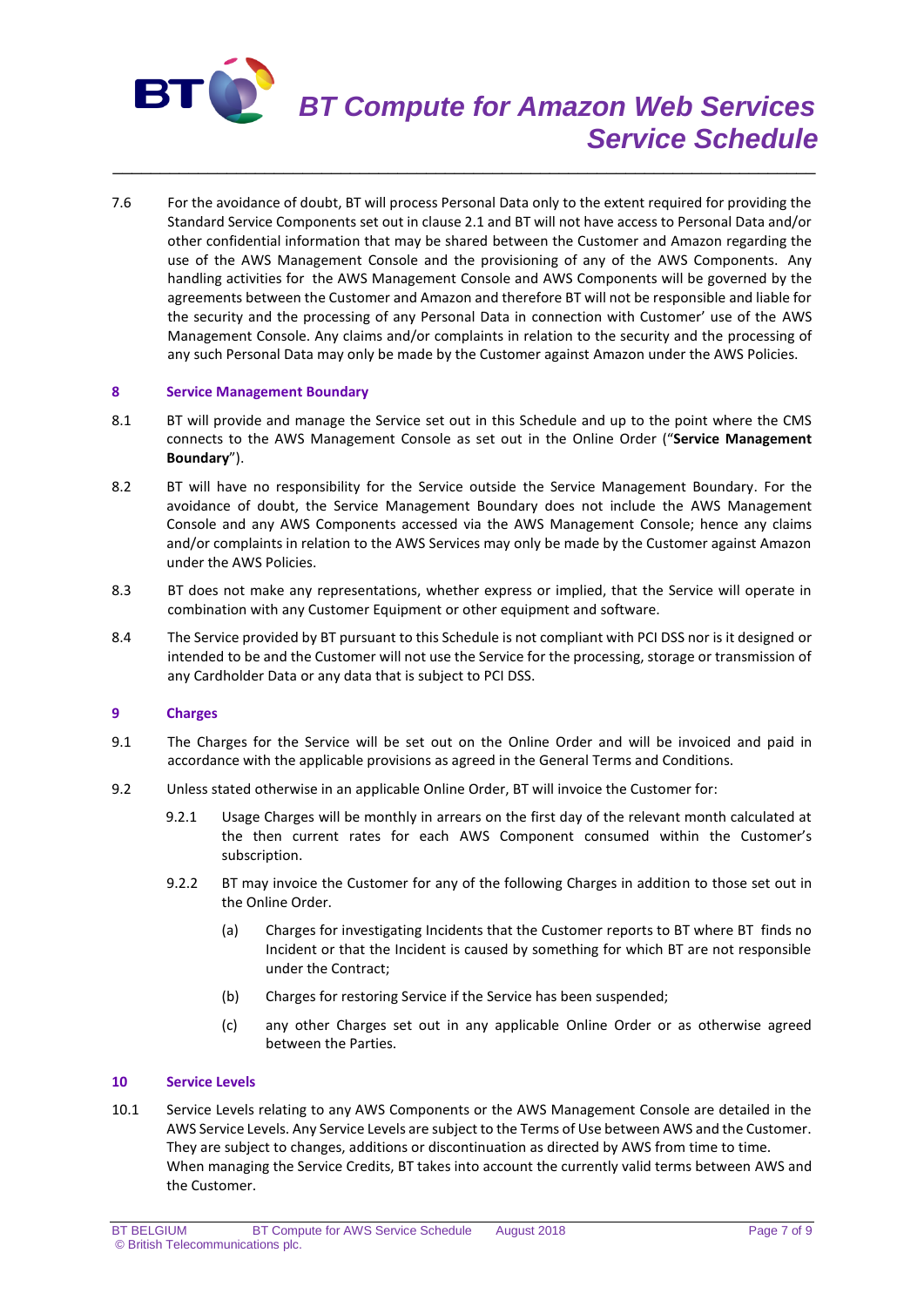

Where a Service Level is not met by AWS

10.2 The Customer will submit a claim for Service Credits to BT and include information necessary for BT to validate the claim, including but not limited to:

\_\_\_\_\_\_\_\_\_\_\_\_\_\_\_\_\_\_\_\_\_\_\_\_\_\_\_\_\_\_\_\_\_\_\_\_\_\_\_\_\_\_\_\_\_\_\_\_\_\_\_\_\_\_\_\_\_\_\_\_\_\_\_\_\_\_\_\_\_\_\_\_\_\_

- 10.2.1 a detailed description of the Incident;
- 10.2.2 information regarding the time and duration of the downtime (as described in AWS Service Levels);
- 10.2.3 the number and location(s) of affected users (if applicable); and
- 10.2.4 descriptions of the Customer's attempts to resolve the Incident at the time of occurrence.
- 10.3 The Customer will ensure that claims for Service Credits will be received by BT within 45 days of the Incident that is the subject of the claim occurred; otherwise the claim shall be considered invalid.
- 10.4 BT will submit all information relating to the claim for Service Credits to AWS who will determine whether a Service Credit is owed. BT will process all information relating to claims during the subsequent month and within 45 Business Days of receipt.
- 10.5 BT will communicate AWS decision to either approve or decline the claim to the Customer.
- 10.6 If AWS determine that a Service Credit is owed to the Customer, BT will apply the Service Credit to the Customer's invoice on the next invoice.
- 10.7 If AWS decline the Customer claims and no Service Credit is owed to the Customer, it is hereby understood that BT accepts no liability for AWS non-approval of a claim.
- 10.8 The AWS Service Levels shall not apply during any trial period of the AWS Service and/or if the Service has been suspended or restricted in accordance with the terms of the Agreement.

#### **11 Commencement, Minimum Period of Service and Termination for convenience**

- 11.1 Commencement. The Service shall commence on the Operational Service Date and unless one of us gives Notice to the other of an intention to terminate the Service in accordance with the Agreement, BT will continue to provide the Service and both of us will continue to perform each of our obligations.
- 11.2 Minimum Period of Service. There is no Minimum Period of Service; hence BT will continue to provide the Service and each Party will continue to perform its obligations under the Agreement unless either Party gives Notice to the other of an intention to terminate the Service in accordance with the Agreement.
- 11.3 Termination for Convenience. The following conditions will replace and supersede any termination for convenience conditions as set out in the General Terms and Conditions.

Either Party may, at any time after the Operational Service Date and without cause, terminate the Service or any Online Order by giving 60 days' Notice to the other.

- 11.4 Obligations at termination.
- 11.4.1 On termination or expiry of the Service by either the Customer or BT, BT will;
	- a) terminate the Customer's subscription(s) and Account; or
	- b) provide configuration information relating to the AWS Components provided in a format that BT specifies.

BT shall during this termination period maintain the level and quality of Services provided by BT until the effective termination date and shall not undertake any actions limiting Customer's ability to migrate the Customer Information.

- 11.4.2 On termination or expiry of the Service by either the Customer or BT, The Customer will;
	- a) disconnect any Customer Equipment from BT Equipment located at the Site(s);